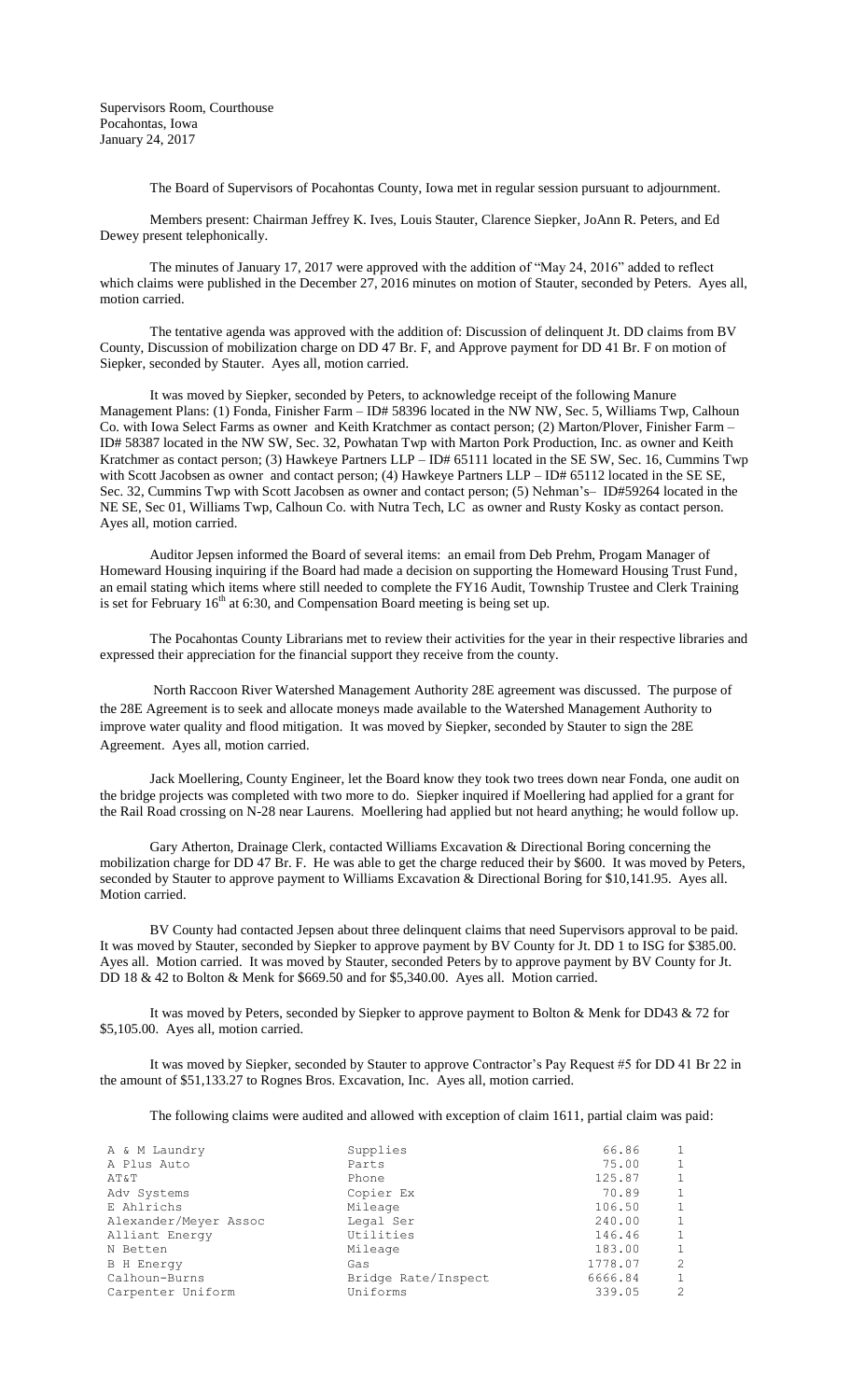| CCDA                                   |  |
|----------------------------------------|--|
| Central Salt                           |  |
| CenturyLink                            |  |
| J Chavez                               |  |
| Cintas                                 |  |
| J Conlin                               |  |
| Copper Cottage                         |  |
| Counsel                                |  |
| O Cressler                             |  |
| B Dahl                                 |  |
| DD 11                                  |  |
| DD 41 Branch 22<br>DD 61               |  |
|                                        |  |
| Des Moine Stamp                        |  |
| Electronic Special                     |  |
| J Essing                               |  |
| Farm & Home                            |  |
| Daniel L Feistner<br>Daniel L Feistner |  |
| D Ferguson                             |  |
| Genesis                                |  |
| Global Vision                          |  |
| S Henderson                            |  |
| K Hoffman                              |  |
| IState Truck                           |  |
| IADPS                                  |  |
| IA DOT                                 |  |
| IA Lakes Elec                          |  |
| IA SOS                                 |  |
| ISAC                                   |  |
| ITS Land Improvement                   |  |
| John Deere                             |  |
| <b>B</b> Larsen                        |  |
| Larson Printing                        |  |
|                                        |  |
| Laurens Sun<br>Machine Shop            |  |
| Mainstay Sys                           |  |
| Martin Marietta                        |  |
| Mid Co Machinery                       |  |
| MidAmeri Energy                        |  |
|                                        |  |
| MW Card & ID                           |  |
| Midwest Wheel                          |  |
| MOCIC                                  |  |
| Napa                                   |  |
| Neopost                                |  |
| Next Gen Tech                          |  |
| N IA Telecom                           |  |
| NW Comm                                |  |
| R Nystrom                              |  |
| Office Elements                        |  |
| Overhead Door                          |  |
| Owen/King                              |  |
| Po Co Home Care                        |  |
| Po Co Pub Health                       |  |
|                                        |  |
| Po Co Sec Rd<br>Po Co Solid Waste      |  |
| POC Network                            |  |
| Poca Equip                             |  |
| Fiber<br>Poca                          |  |
| Poca Ford                              |  |
| Poca Lumber                            |  |
|                                        |  |
| Poca Postmaster<br>Poca St Bank        |  |
| City-Pocahontas                        |  |
| Pro Co-Op                              |  |
| Record Dem<br>Region V HAZMAT          |  |
| V Ricklefs                             |  |
| City-Rolfe                             |  |
| Rolfe Vet Clinic                       |  |
| John D Runneberg                       |  |
| Genesis                                |  |
| Schoon Tree                            |  |
| Shors & Thomas                         |  |
| K Simacek                              |  |
| Staples                                |  |
| Star Leasing                           |  |
| Stericycle                             |  |
| Stover Constr                          |  |
| Thrifty White                          |  |
| UnityPoint Occ Health                  |  |
| US Cellular<br>K Vadar                 |  |

| S Cash                             | Mileage                      | 148.00                | $\mathbf{1}$                   |
|------------------------------------|------------------------------|-----------------------|--------------------------------|
| CCDA                               | Dues                         | 40.00                 | $\mathbf{1}$                   |
| Central Salt                       | Icing Salt<br>Phone          | 3409.04               | 1<br>6                         |
| CenturyLink<br>J Chavez            | Well Closure                 | 2065.85<br>183.22     | 1                              |
| Cintas                             | Supplies                     | 190.57                | $\mathbf{1}$                   |
| J Conlin                           | Mileage/Phone REMB           | 763.00                | $\mathbf{1}$                   |
| Copper Cottage                     | Heater System                | 1863.55               | $\mathbf{1}$                   |
| Counsel                            | Supplies                     | 213.26                | $1\,$                          |
| O Cressler                         | Mileage/Ex                   | 150.32                | 1                              |
| B Dahl                             | Training                     | 50.00                 | $\mathbf{1}$                   |
| DD 11                              | REMB Sec Rd                  | 14750.00              | $\mathbf{1}$<br>$\mathbf{1}$   |
| DD 41 Branch 22<br>DD 61           | REMB Sec Rd<br>REMB Sec Rd   | 67700.00<br>146594.00 | $\mathbf{1}$                   |
| Des Moine Stamp                    | Stamps/Sup                   | 314.15                | $\mathbf{1}$                   |
| Electronic Special                 | Repairs/Main                 | 16.50                 | $\mathbf{1}$                   |
| J Essing                           | REMB Ex                      | 51.85                 | $1\,$                          |
| Farm & Home                        | Supplies                     | 379.14                | $\overline{c}$                 |
| Daniel L Feistner                  | J Essing Hours               | 1125.80               | 1                              |
| Daniel L Feistner                  | Monthly Ex                   | 375.27                | 1                              |
| D Ferquson                         | Off Sup                      | 4.30                  | $\mathbf{1}$                   |
| Genesis<br>Global Vision           | Janitorial<br>Safety Sup     | 750.00<br>401.28      | $1\,$<br>$\mathbf{1}$          |
| S Henderson                        | Transport                    | 13.78                 | $\mathbf{1}$                   |
| K Hoffman                          | CVA Mileage                  | 34.00                 | $\mathbf{1}$                   |
| IState Truck                       | Supplies                     | 538.12                | $\mathbf{1}$                   |
| IADPS                              | Terminal Billing             | 1380.00               | $1\,$                          |
| IA DOT                             | Services                     | 200.00                | $\mathbf{1}$                   |
| IA Lakes Elec                      | Utilities                    | 6729.39               | 3                              |
| IA SOS                             | Notary                       | 30.00                 | $\mathbf{1}$                   |
| ISAC                               | Training                     | 740.00<br>3292.50     | $\mathbf{1}$<br>$\mathbf{1}$   |
| ITS Land Improvement<br>John Deere | Services<br>Supplies         | 491.34                | 1                              |
| B Larsen                           | Transport Ex                 | 2.14                  | $\mathbf{1}$                   |
| Larson Printing                    | Supplies                     | 127.92                | $\mathbf{1}$                   |
| Laurens Sun                        | Publications                 | 27.50                 | $\mathbf{1}$                   |
| Machine Shop                       | Services                     | 1098.77               | $\overline{c}$                 |
| Mainstay Sys                       | Maintenance                  | 237.00                | $\mathbf{1}$                   |
| Martin Marietta                    | Rdstone                      | 16479.30              | $\mathbf{1}$                   |
| Mid Co Machinery                   | Maintenance                  | 157.41                | 1<br>$\mathbf{1}$              |
| MidAmeri Energy<br>MW Card & ID    | Utilities<br>Tag System Ex   | 138.19<br>3993.08     | $\mathbf{1}$                   |
| Midwest Wheel                      | Supplies                     | 175.33                | 1                              |
| MOCIC                              | Dues                         | 100.00                | $\mathbf{1}$                   |
| Napa                               | Supplies                     | 462.07                | $\overline{c}$                 |
| Neopost                            | Postage                      | 75.00                 | $\mathbf{1}$                   |
| Next Gen Tech                      | Comp Main                    | 150.00                | 1                              |
| N IA Telecom                       | Phone                        | 180.34                | $\mathbf{1}$                   |
| NW Comm                            | Internet                     | 1755.24               | $\overline{c}$                 |
| R Nystrom<br>Office Elements       | CVA Mileage<br>Supplies      | 20.00<br>3002.09      | $\mathbf{1}$<br>$\overline{c}$ |
| Overhead Door                      | Repairs                      | 213.35                | 1                              |
| Owen/King                          | SIR                          | 241.20                | $\mathbf{1}$                   |
| Po Co Home Care                    | Services                     | 10472.00              | $\mathbf{1}$                   |
| Po Co Pub Health                   | Services                     | 31.10                 | $\mathbf{1}$                   |
| Po Co Sec Rd                       | Fuel/Repairs                 | 1021.64               | $\overline{c}$                 |
| Po Co Solid Waste                  | Rural Waste                  | 8882.99               | 1                              |
| POC Network                        | Billing Ser                  | 7.50                  | $\mathbf{1}$                   |
| Poca Equip<br>Poca Fiber           | Sup/Repairs<br>Internet      | 570.64<br>194.57      | $\overline{c}$<br>1            |
| Poca Ford                          | Main Ser                     | 840.95                | $\mathbf{1}$                   |
| Poca Lumber                        | Supplies                     | 447.95                | 1                              |
| Poca Postmaster                    | Postage                      | 512.00                | $\overline{c}$                 |
| Poca St Bank                       | Rent/Fees                    | 400.00                | $\mathbf{1}$                   |
| City-Pocahontas                    | Utilities                    | 545.20                | 3                              |
| Pro Co-Op                          | Fuel/Servcs                  | 340.28                | $\mathbf{1}$                   |
| Record Dem                         | Publications                 | 284.08                | $\mathbf{1}$                   |
| Region V HAZMAT                    | Contribution                 | 1827.50               | $\mathbf{1}$<br>$\mathbf{1}$   |
| V Ricklefs<br>City-Rolfe           | Mileage<br>Utilities         | 110.00<br>429.81      | $\mathbf{1}$                   |
| Rolfe Vet Clinic                   | Services                     | 72.50                 | $\mathbf{1}$                   |
| John D Runneberg                   | mileage reimb class/JR       | 103.00                | $\mathbf{1}$                   |
| Genesis                            | Services                     | 14.50                 | $\mathbf{1}$                   |
| Schoon Tree                        | Services                     | 450.00                | $\mathbf{1}$                   |
| Shors & Thomas                     | Legal Ser                    | 165.00                | $\mathbf{1}$                   |
| K Simacek                          | Mileage                      | 70.00                 | $\mathbf{1}$                   |
| Staples                            | Supplies                     | 57.96                 | $\mathbf{1}$<br>$\mathbf{1}$   |
| Star Leasing<br>Stericycle         | Copier<br>Med Waste Disposal | 104.70<br>428.16      | $\mathbf{1}$                   |
| Stover Constr                      | Services                     | 177.06                | $\mathbf{1}$                   |
| Thrifty White                      | Medical                      | 441.99                | $\mathbf{1}$                   |
| UnityPoint Occ Health              | Hearing Tests                | 117.00                | 1                              |
| US Cellular                        | Phone                        | 149.37                | $\mathbf{1}$                   |
| K Vadar                            | Mileage                      | 75.00                 | $\mathbf{1}$                   |
|                                    |                              |                       |                                |